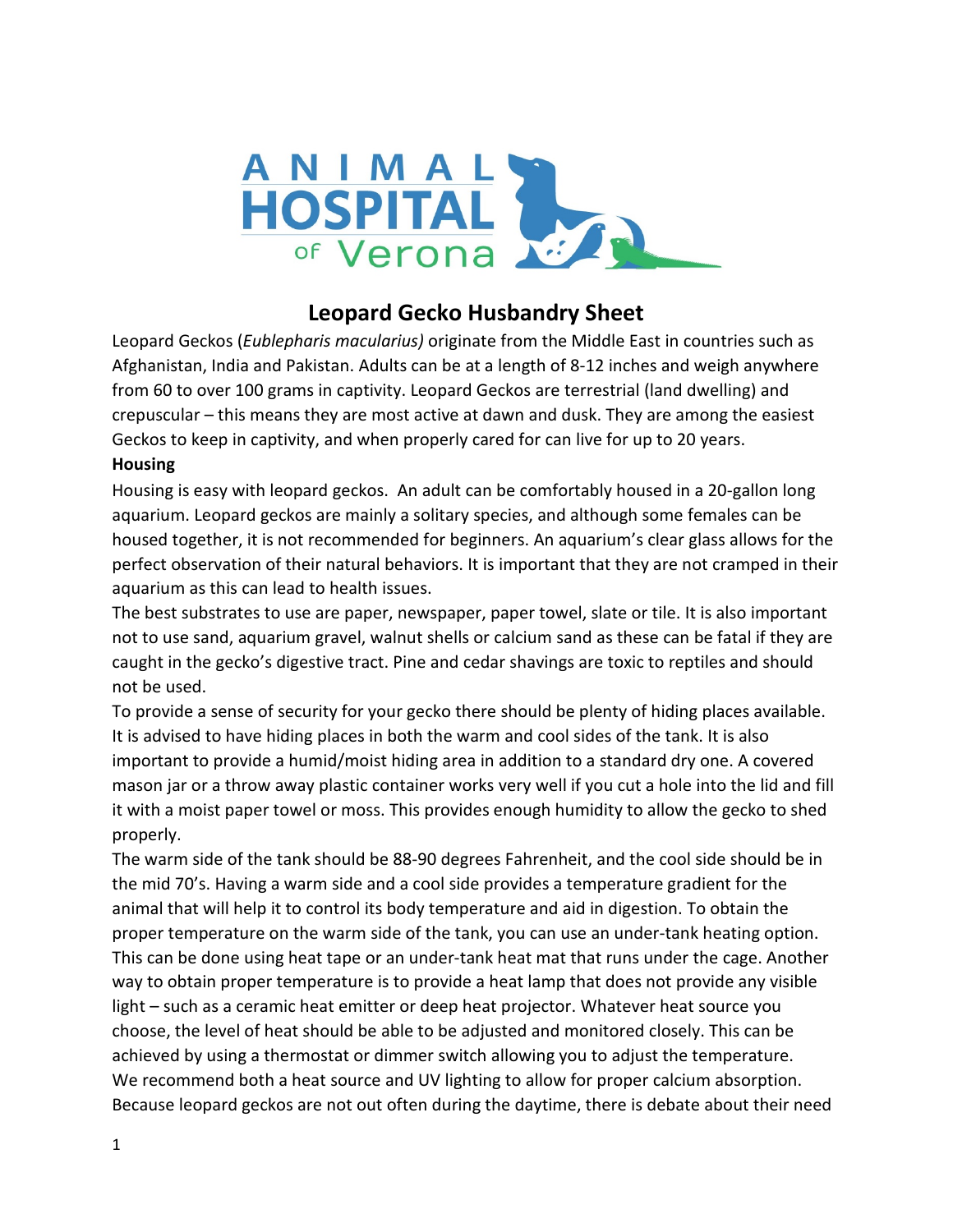for UVB/full spectrum lighting. If used, it is recommended to be on for only a few hours each day to give your gecko the option to absorb the UV light if desired. If you decide to include UV lighting it is best to use a low level of UV. For example, the brand Arcadia has a "shade dweller" bulb that puts out 7% UVB as opposed to larger amounts in other bulbs. If using UV, be sure to replace the UV light as needed. For most brands, every 6 months is recommended to ensure proper UV strength.

Humidity levels are very important for geckos. Using a hygrometer, you can measure the humidity levels of the tank. It should always be between 30%-40%. You can achieve this by misting the tank and keeping the paper towel or moss in the hide boxes damp. It is important to note that if the overall humidity in the tank is lower than required, extra care will be required to ensure the humid hide stays damp.

#### **Handling**

When attempting to hold your gecko it is best to take it slow. Waiting a few weeks or a few months may be necessary depending on the individual gecko. This gives them ample time to adjust to their new environment. Once they have adjusted, let them walk across your hand while still in the cage. Once it is more familiar with you, you can begin trying to hold it in your hands. Handling it too fast or too rough can stress the animal. If startled/overly stressed or if the gecko's tail is grabbed; it can detach the tail from itself. This may lead to infection if not cared for properly. Most leopard geckos can regrow this tail, though it will never look normal again.

### **Feeding**

Leopard geckos are insectivores which means they only eat insects. The most common insects given in captivity are crickets, superworms, mealworms, silkworms and small cockroaches. Waxworms can be given as a treat but should be given sparingly because they can be addictive to geckos and are highly fattening. It is important to only give as much food as your gecko will consume in any given feeding. Left over prey running around in the cage can stress out and even harm your gecko.

In general, adults should be fed every other day and babies should be fed every day. In general, the prey item should be no longer than half the width of the gecko's head to prevent choking. Feed as many insects as your gecko wants but be sure to monitor how much they are eating on a regular basis. It may be helpful to get a small kitchen scale to monitor weight throughout your pet's lifetime. It is also important to note that every pet is different, if your pet is maintaining weight, you are probably sufficiently feeding.

Make sure to gut-load all food items for 24hrs prior to feeding. "Gut-loading" is giving very nutritious, high quality foods to prey prior to feeding your gecko. There are several commercially available products in powder form, and you can also offer fruits, vegetables, and grains on occasion. Gut-loading will ensure a healthier insect and, in the long run, a healthier gecko. Remember: your geckos are what they eat.

Calcium and vitamins are essential for all reptiles. There are many different products on the market, but a highly recommended product Repashy Calcium Plus as a calcium/vitamin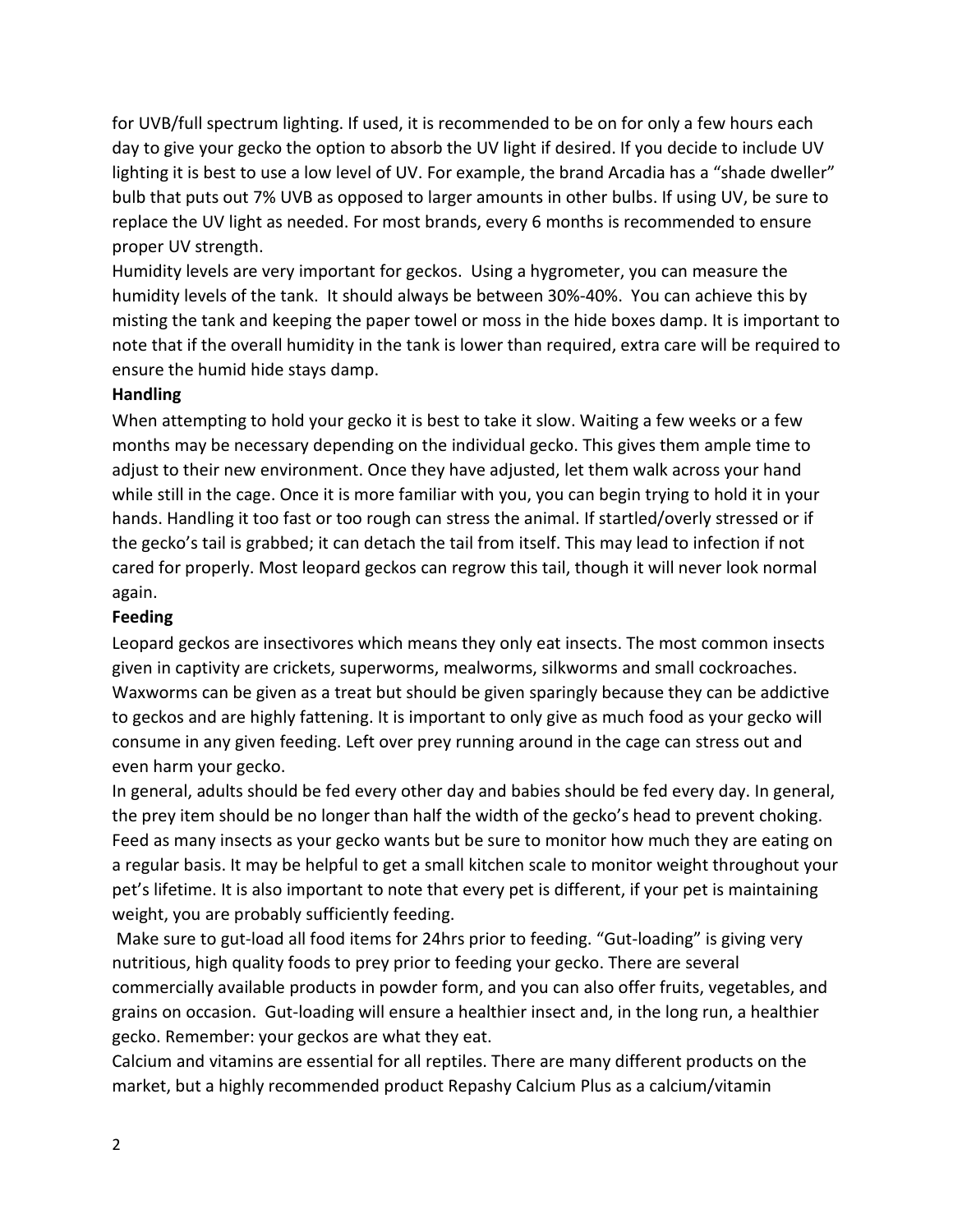supplement. The most common way to give this is by dusting the prey just before feeding. Add a small amount of calcium/vitamin supplement to a plastic bag or small container, then add a few food items and gently shake the bag until they are covered in calcium. When dusting crickets, be sure to feed them right away because they clean the calcium off over time. If you offer mealworms or superworms you can add a small amount of calcium to the dish they are offered in. Young geckos should get dusted items at least 4 times per week, but preferably at every feeding. Adults should have dusted food items 2-3 times per week. Egg laying females should be getting dusted food items at every feeding as they are absorbing large amounts of calcium to produce the eggshells. For all ages dust a multivitamin supplement once a week – if not using the Repashy Calcium Plus (this is included). Calcium can also be left in a small dish inside of the tank as some leopard geckos will self-supplement. Lack of supplementation can eventually lead to Metabolic Bone Disease, which can be fatal. Symptoms include very weak, lethargic animals that will display soft limbs and bones.

Always offer a dish of fresh water. Keeping the water fresh is very important so it should be changed regularly. Stagnant water is a breeding ground for disease-causing bacteria.

### **Cleaning**

Cleanliness is an absolute must, especially with multiple geckos. The cleaner the cage is, the less chance there is of having disease spread. If using paper towel, clean the cage every week or sooner if needed. Each month you should deep clean everything including water dishes, hides, the cage and everything else inside it. The tank and any dishes and hides will need to be disinfected with a commercial reptile cage cleaner or a 5% bleach solution. Make sure to rinse thoroughly and ensure everything is completely dry before returning the gecko to the enclosure. The cleaner your enclosure is, the less likely your gecko will contract any diseases. **Enrichment**

## Living in captivity can be very stressful for reptiles. This chronic stress and confinement can lead to a suppressed immune system and increased risk of illness. If we can mimic their natural behaviors and habitat, this can lessen those risks dramatically. Below are some options to try with your pet:

- Live food dispensers: any container where live food is released slowly rather than dumping in the cage – encourages hunting behavior
	- o Do not leave live food items unattended with your pet
- Novel foods: offer new food items may or may not be eaten
- Ball pit / Box with wadded paper: hide treat / food items for your leopard gecko to find
- Video games: touchscreen or just with lots of movement
- Exercise wheels: solid rodent wheels can climb on and react to movements
- Fabric tubes: Tube of fabric with one end propped open slightly. Can put food inside, or just use as a new hide in the enclosure
- Ramps/steps: adding new levels for your pet to explore
- Soft beds: Give your pet a soft bed or a pillow